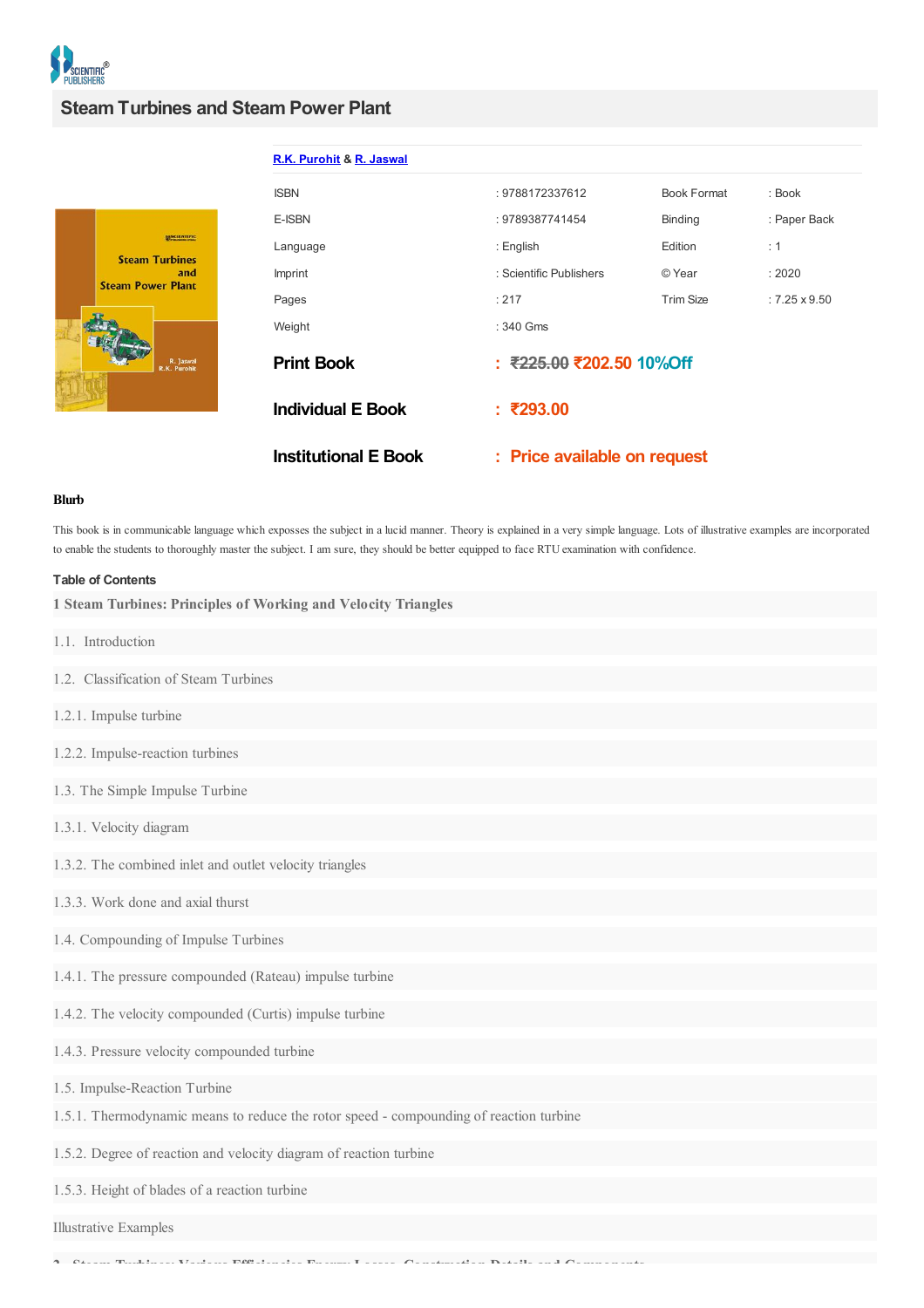**2. Steam Turbines: Various Efficiencies Energy Losses, Construction Details and Components**

| 2.1. Blading Efficiency                                               |
|-----------------------------------------------------------------------|
| 2.2. Optimum Operating Conditions                                     |
| 2.3. Calculations for Velocity Compounded Impulse Turbine             |
| 2.3.1. Advantages and limitations                                     |
| 2.4. Optimum blade speed ratio                                        |
| 2.5. Energy Losses in Steam Turbines                                  |
| 2.5.1. Internal Losses                                                |
| 2.5.2. External Losses                                                |
| 2.6. Seals                                                            |
| 2.6.1. Labyrinth glands                                               |
| 2.7. Constructional Details of Nozzles and Diaphragms                 |
| 2.8.1. Manufacturing methods                                          |
| 2.8.2. Material                                                       |
| 2.8.3. Mounting turbine moving blades                                 |
| 2.9. Attachment of Blades to Rotor                                    |
| <b>Illustrative Examples</b>                                          |
| Exercises                                                             |
| 3. Regenerative and Reheat Cycles                                     |
| 3.1. Introduction                                                     |
| 3.2. Limitations of Carnot Cycle for Vapours                          |
| 3.3. Rankine Cycle                                                    |
| 3.3.1. Energy analysis of the ideal Rankine cycle                     |
| 3.3.2. Actual Rankine Cycle                                           |
| 3.3.3. The effect of operating conditions on Rankine cycle efficiency |
| 3.4. Comparison of Rankine and Carnot Cycles                          |
| 3.5. Desirable Characteristics of a Good Working Fluid                |
| 3.6. Regenerative Feed Heating                                        |
| 3.6.1. Basic Principle                                                |
| 3.6.2. Most Ideal Regenerative Feed Heating Cycle                     |
| 3.6.3. Steam bleding                                                  |
| 3.6.4. Regenerative efficiency                                        |

3.7. Optimum Heater Location and Number of Heater used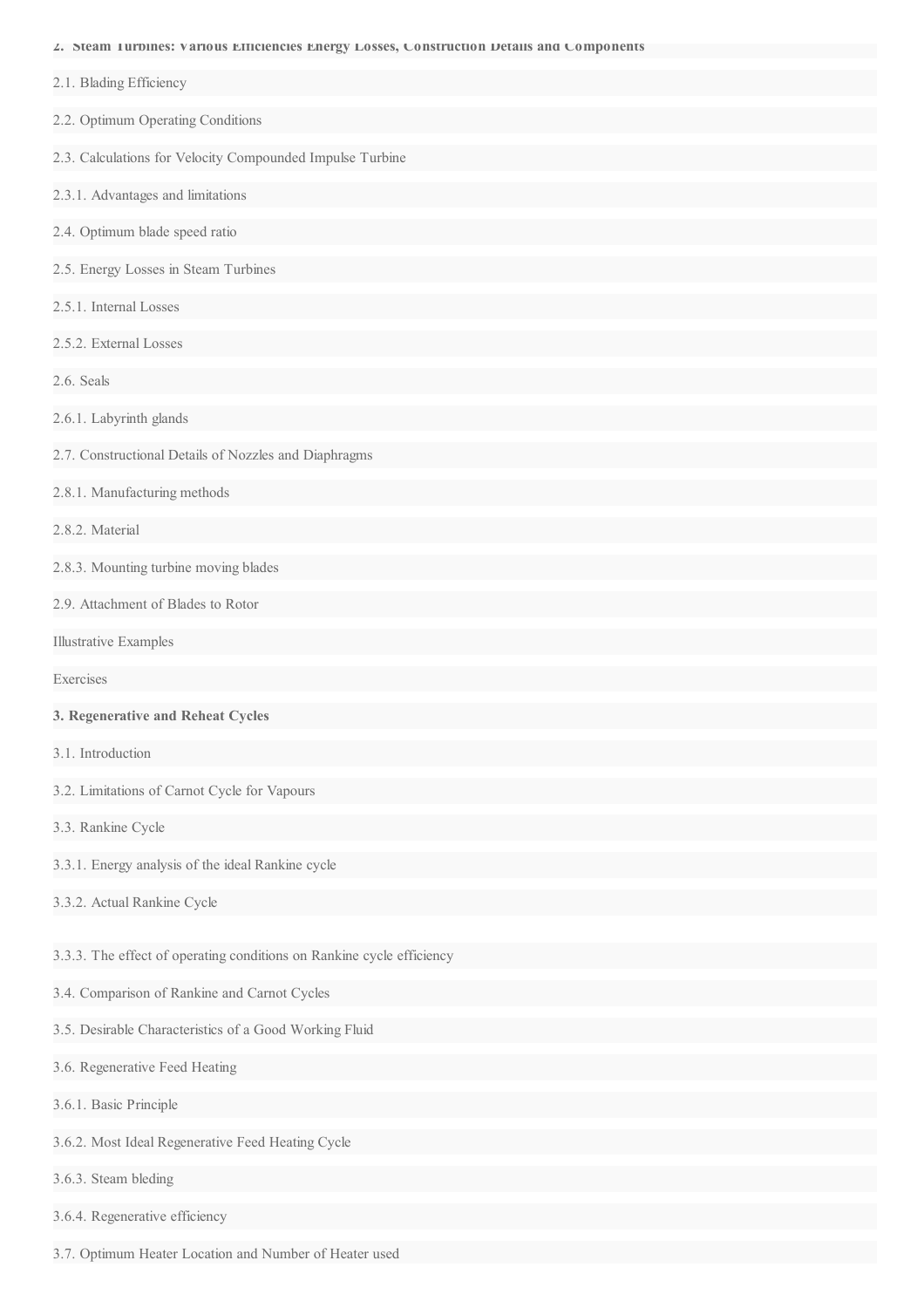- 3.8. Other Type Regenerative Feed Heating Arragements
- 3.8.1. Surface Heaters with one Drain Pump
- 3.8.2. Plain Surface Heaters with One Drain Pump and One Drain Cooler
- 3.8.3. Surface Heaters with Drain Fed to Hot-Well
- 3.9. Optimum Feed Water Temperature and Saving in Heat Rate
- 3.9.1. Gain in Thermal Efficiency Due to Regenerative Feed Heating
- 3.10. Advantages and Disadvantages of Regenerative Feed Heating Cycle over Rankine Cycle
- 3.11. Feed Water Heater
- 3.11.1. Open Feed Water Heaters
- 3.11.2. Closed Feed Water Heaters
- 3.12. Direct Contact (D.C.) Heaters
- 3.13. Surface Heaters
- 3.13.1. Desuperheating Zone
- 3.13.2. Condensing Zone
- 3.13.3. Direct Cooling Zone
- 3.13.4. Automatic Heater Bypassing
- 3.13.5. Tube Material
- 3.14. Deaerators
- 3.15. Reheat Cycle

Illustrative Examples

Exercises

**4. Governing of Steam Turbines, Cogeneration, Mixed Pressure and Binary Vapour Cycle**

- 4.1. Governing of Steam Turbines
- 4.1.1. Servomotor Governing
- 4.1.2. Throttle governing
- 4.1.3. Nozzle control governing
- 4.1.4. Comparison of throttle governing and nozzle control governing
- 4.1.5. By-pass governing
- 4.1.6. Selection of steam governing system
- 4.2. Emergence Tripping of Turbine
- 4.2.1. Annular overspeed governor
- 4.2.2. Annular overspeed governor with side suspension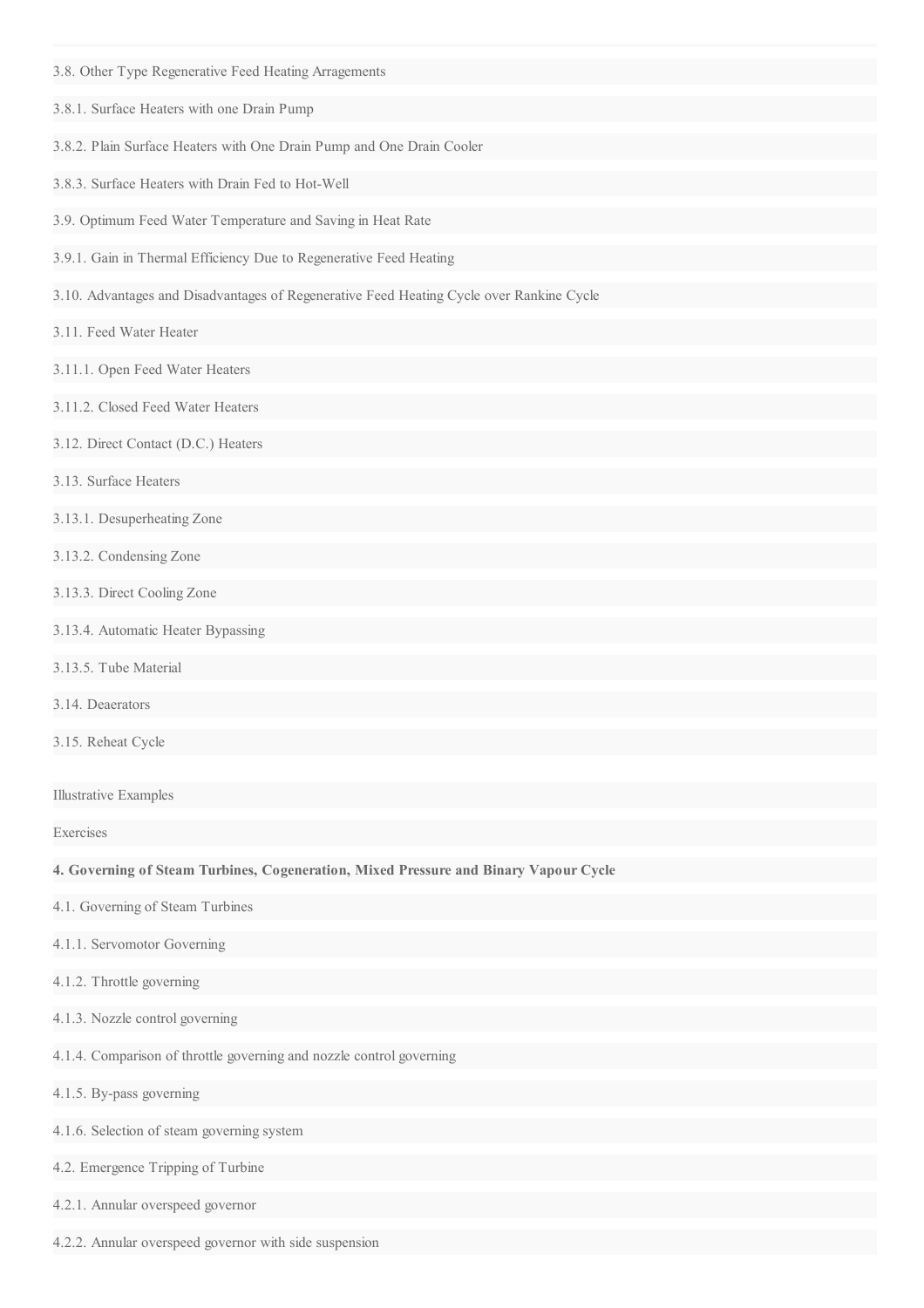- 4.2.3. Cylindrical overspeed governor
- 4.2.4. Cylindrical pilot valve
- 4.3. Comparison between Impulse and Reaction Turbines
- 4.4. Cogeneration
- 4.4.1. Back pressure turbine
- 4.4.2. Cogeneration with an extraction turbine (Pass out or bleeder)
- 4.5. Mixed Pressure Turbines
- 4.6. Binary Vapour Cycle
- Illustrative Examples
- Exercises
- **5. Steam Power Plants**
- 5.1. Introduction
- 5.2. Steam Power Plant Layout
- 5.3. Site Selection for Steam Power Plants
- 5.4. Working Medium
- 5.5. Fuels and Fuel Handling Equipments
- 5.5.1. Methods of coal handling
- 5.5.2. Modern layout of fuel handling equipment
- 5.6. Ash Handling Equipments
- 5.7. Air Preheater
- 5.8. Feed Water Treatment
- 5.8.1. Mechanical treatment
- 5.8.2. Softening of water
- 5.8.3. Deaeration of degasification process
- 5.9. Fuel Combustion
- 5.9.1. Stoker firing
- 5.10. Classification of Stoker Firing
- 5.10.1. Over feed stoker
- 5.10.2. Underfeed Stoker
- 5.11. Types of Mechanical Stokers
- 5.11.1. Chain grate stoker

5.11.3. Spreader stoker

5.11.2. Travelling grate stoker